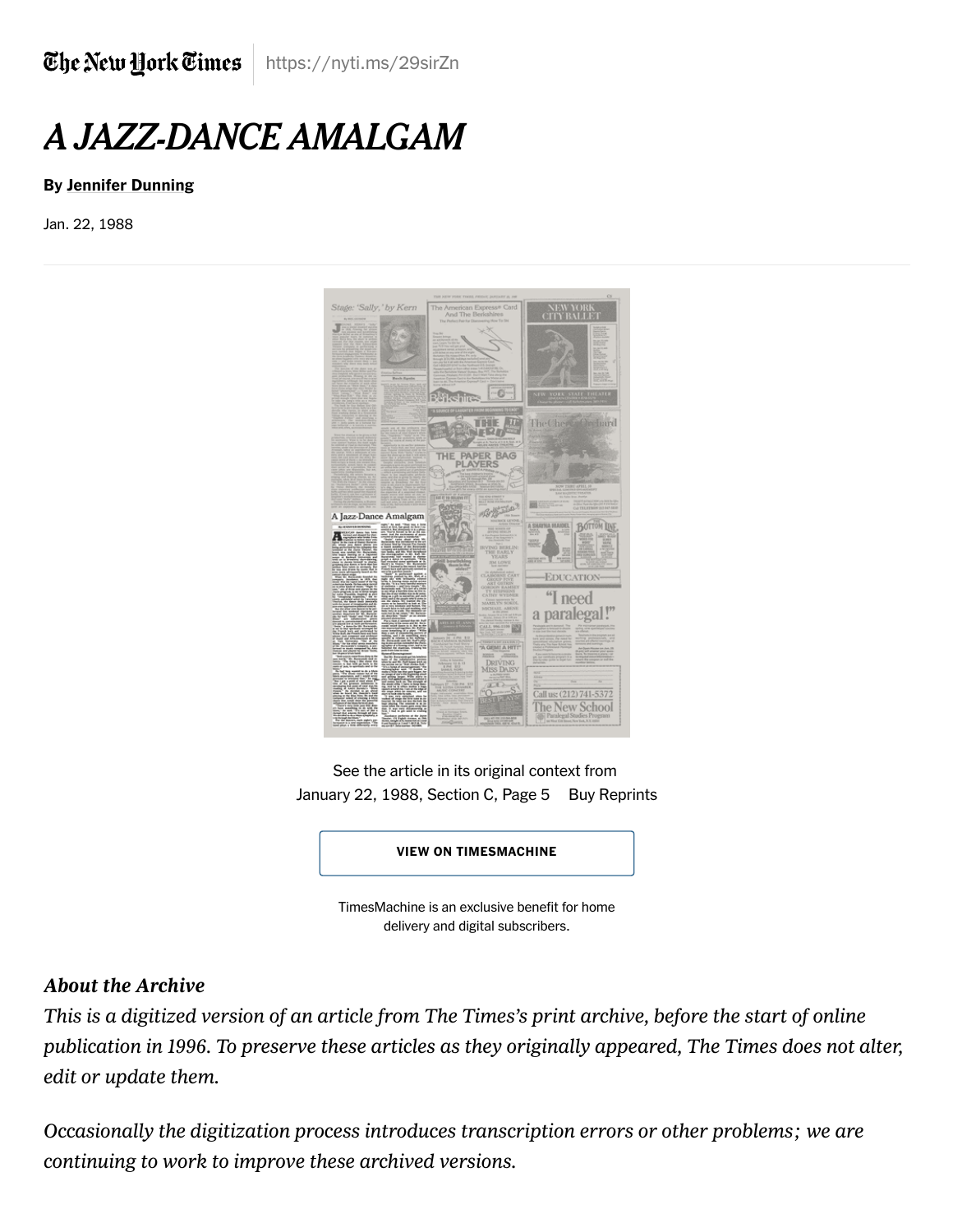AMERICAN dance has been formed and shaped by choreographers who broke from tradition to follow their own lights. In the case of Danny Buraczeski, whose jazz dance pieces are being performed by his company this weekend at the Joyce Theater, the break was twofold. Mr. Buraczeski, who began dancing as a Japanese major at Bucknell University and went on to Broadway show-dancing, chose to devote himself to choreographing jazz dance, a form that has seldom been taken so seriously. But he was also drawn by music that is even more infrequently heard on the concert dance stage.

When Mr. Buraczeski founded his company, Jazzdance, in 1979, that music was the taped sound of the big American bands. He has since moved on to other kinds of music. ''Night Vision,'' one of three new pieces on the Joyce program, is set to three tangos by Astor Piazzolla. Inspired in part by ''Imagining Argentina,'' the recently published novel by Lawrence Thorton, the dance deals poetically with the power of imagination and desire over oppressive political control.

But the other new dances to be performed this weekend represent yet another departure for Mr. Buraczeski, for both ''Soulo'' and ''Out of the Blues'' are collaborative pieces danced to commissioned scores that are played live at each performance. ''Soulo,'' a dance for Mr. Buraczeski, is set to four spirituals arranged for the French horn and performed by Willie Ruff, the French horn and bass player, jazz composer and professor of music and Afro-American studies at Yale University. ''Out of the Blues,'' for the other seven members of Mr. Buraczeski's company, is performed to music composed by Amy Duncan and played by Brass Tacks, her 10-piece brass band. Roots of Jazz and Blues

''Both scores come from deep in the jazz world,'' Mr. Buraczeski said recently. ''The thing I like about this concert is that both go back to the roots of jazz, to spirituals and to the blues.''

He had long wanted to do a blues piece. ''The music comes out of the black experience, and I would never presume to interpret that,'' he said. ''But I got a point of view about it.'' One of his greatest influences in developing that point of view was his reading of Amiri Baraka's ''Blues People.'' He decided to go ahead when he heard Ms. Duncan's band playing at the Blue Note. He and the composer talked of creating a blues dance that would show the powerful influence of the blues form on jazz.

''There's very little jazz that doesn't have something to do with the blues,'' he said. ''It's sort of like a thread that weaves through all jazz. We decided to do a blues symphony, a trip through the blues.''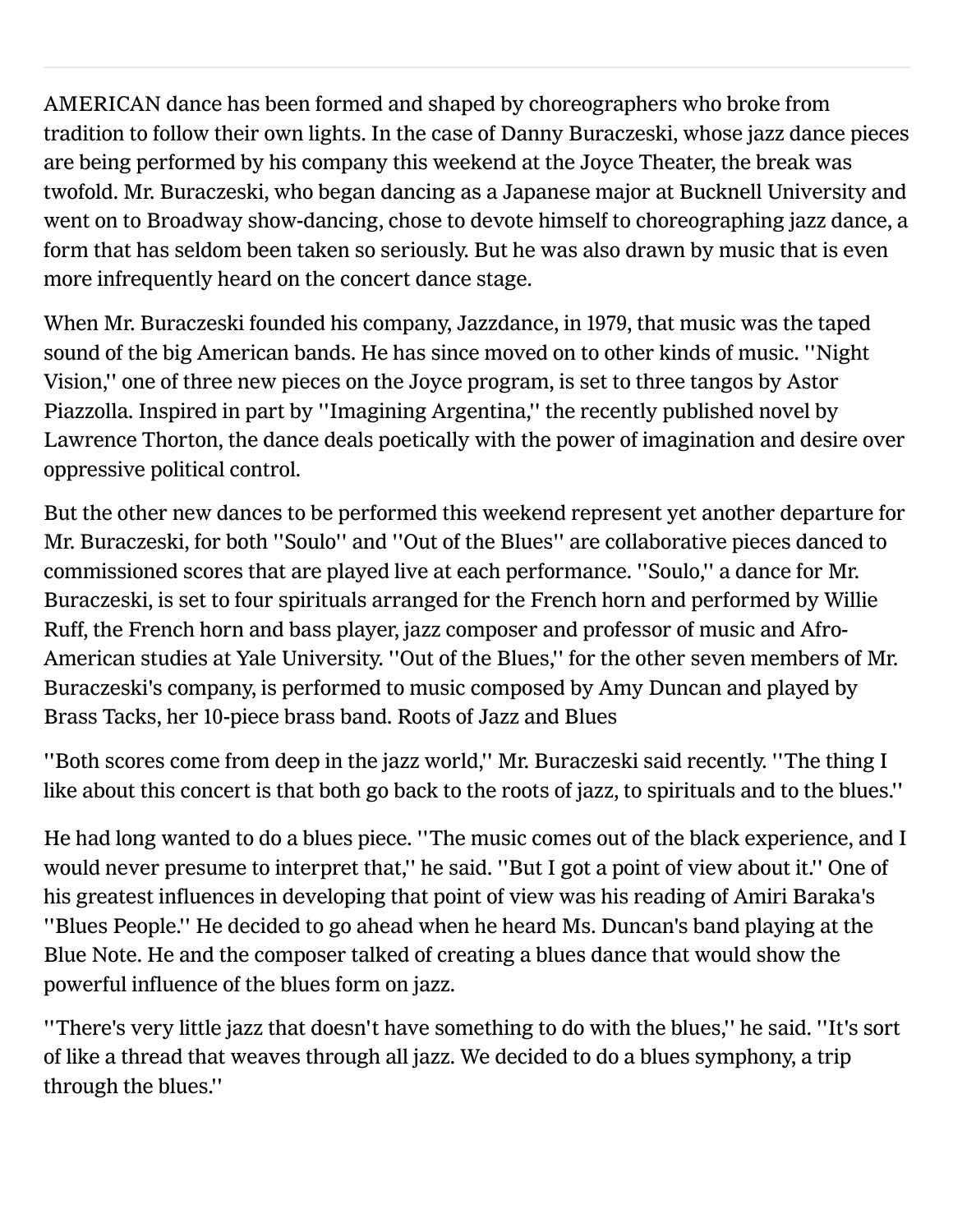For the dancers, each night's performance is a new experience. ''The band plays a little differently every night,'' he said. ''That was a little scary at first, but good. At first I resented it. But ultimately it is a pleasure. You're forced to be in the moment. And the excitement of music created on the spot is wonderful.'' Wanted to Use Spirituals

''Soulo'' came about when Mr. Buraczeski was introduced to the art of Susan Weil by Vincent Fitz Gerald, a board member of the Buraczeski company and publisher of limited edition books, and Ms. Weil introduced the choreographer to Mr. Ruff. Mr. Buraczeski had wanted to choreograph a dance to spirituals. ''Willie had recorded some spirituals at St. Mark's in Venice,'' Mr. Buraczeski said. ''I listened to the record. And the French horn and spirituals seemed to me to be a perfect match.''

''Soulo'' is performed against a backdrop, painted by Ms. Weil, of a night sky with brilliantly colored birds. A rotating moon moves across the sky. "It is a very fanciful mixture of elements - and very simple,'' Mr. Buraczeski said. ''It's sort of a cliche to say what a horrible time we live in. But one of our wishes was to do something as a gift to ourselves and each other and to the people who'll come to see the dance. We wanted the elements to be beautiful to look at. The set is very intimate and human. The French horn is rich and soothing, and feels very in scale. The elements co-exist but do not relate.'' Mr. Buraczeski describes ''Soulo'' as an uncomplicated abstraction.

For a time, it seemed that Mr. Ruff would play to the moon and Mr. Buraczeski would dance to it. But as the two improvised together, Mr. Ruff became something of a piper. ''Willie does a sort of meandering pattern of walking, and I do something more specific in relation to his walking,'' Mr. Buraczeski said. Mr. Ruff's playing in one section reminded the choreographer of a flowing river, and so he followed the musician, crossing his path from time to time. Hymn of Encouragement

But Mr. Buraczeski got his headiest taste of the collaborative process when he and Mr. Ruff began work on the section set to ''Roll Jordan Roll.'' ''It's a hymn of encouragement,'' the choreographer said. ''I decided to make a little box that gets bigger, for an image of one's life beginning small and getting larger. Willie starts to play, walks off the stage and behind it and comes back on. The strength of the music ebbs. I have to keep dancing. And he in effect makes a huge square around me. I am at the edge of the stage when he returns, and we start to walk side by side.

''I was very surprised when he walked off stage the first time in rehearsal. He went out into the hall. He kept playing. The emotion is so intense when the music goes away like that. It was very disconcerting at first. I had to get used to trusting him.''

Jazzdance performs at the Joyce Theater, 175 Eighth Avenue, at 19th Street, tonight at 8, tomorrow at 2 and 8 and Sunday at 2 and 7:30 P.M. Tickets are \$17. Information: 242-0800.